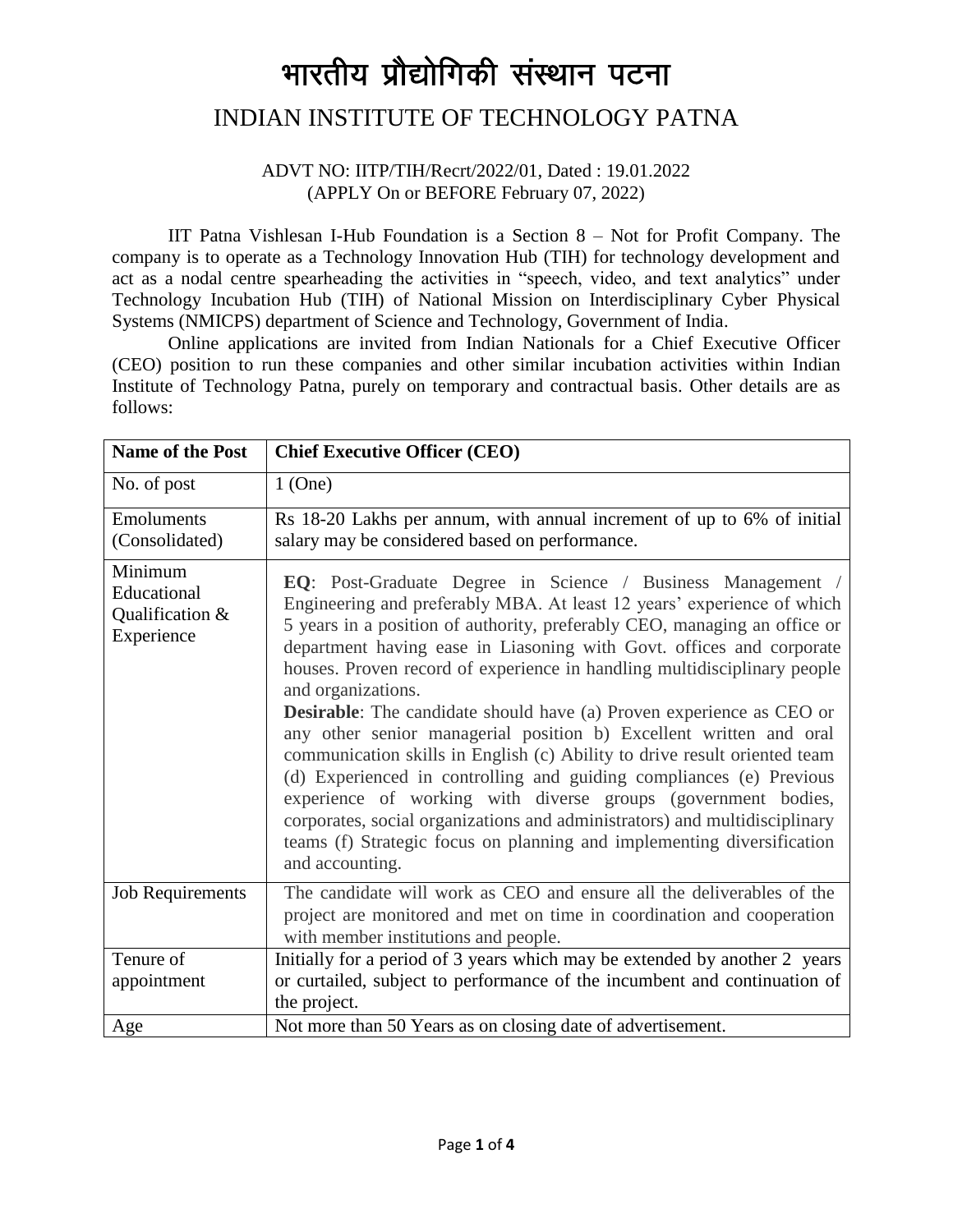### **HOW TO APPLY**

Interested Candidates should send the application and the CV (a single PDF file) via email in the prescribed format enclosed with this advertisement addressed to email- **vishleshani-hub-foundation@iitp.ac.in** on or before February, 07<sup>th</sup> 2022. Please mention "**Applications for the post of Chief Executive Officer**" in the subject line of the email.

List of candidates shortlisted for selection process and other details of date & time will be put up on the institute website, and the shortlisted candidates will be informed by email only. Therefore, please mention active Mobile Number and Email ID in the application form.

Recent passport size photo photograph and photocopies of relevant certificates and other testimonials in support of age, qualification and experience etc. will be collected and verified at an appropriate stage.

#### **General Information / Details about the post**

- 1. Appointment is purely temporary and will co-terminus with one month notice or compensation.
- 2. The appointed person shall have no claim of appointment / absorption in any companies, departments or centres of IIT Patna.
- 3. The appointment of the applicant will be governed by the terms & conditions of the I-HUB in effect on time-to-time basis.
- 4. The qualification prescribed should have been obtained from recognized Universities/ Institutions.
- 5. The prescribed educational qualification & experience are the bare minimum and mere possession of same does not entitle candidates to be considered for the selection process. llT Patna reserves the right to fix higher criteria for short-listing of eligible candidates from those satisfying advertised qualification and requirement of the project post.
- 6. Age relaxation commensurate with experience of the applicant may be considered for deserving candidates with the prior approval of the competent authority.
- 7. Relaxation in requirement of qualification and/or experience may be considered in case of exceptionally meritorious applicants with the prior approval of the competent authority.
- 8. In case, a selected candidate does not join or resigns after joining the post, waitlisted candidate/s may be offered the position.
- 9. No TA/DA will be admissible for appearing for the interview.
- 10. No interim enquiries / correspondence / communication / of any sort will be entertained on the matter.
- 11. Canvassing in any form and / or bringing any influence, potential, or otherwise will be treated as a disqualification for the post applied for.

Associate Dean (R&D)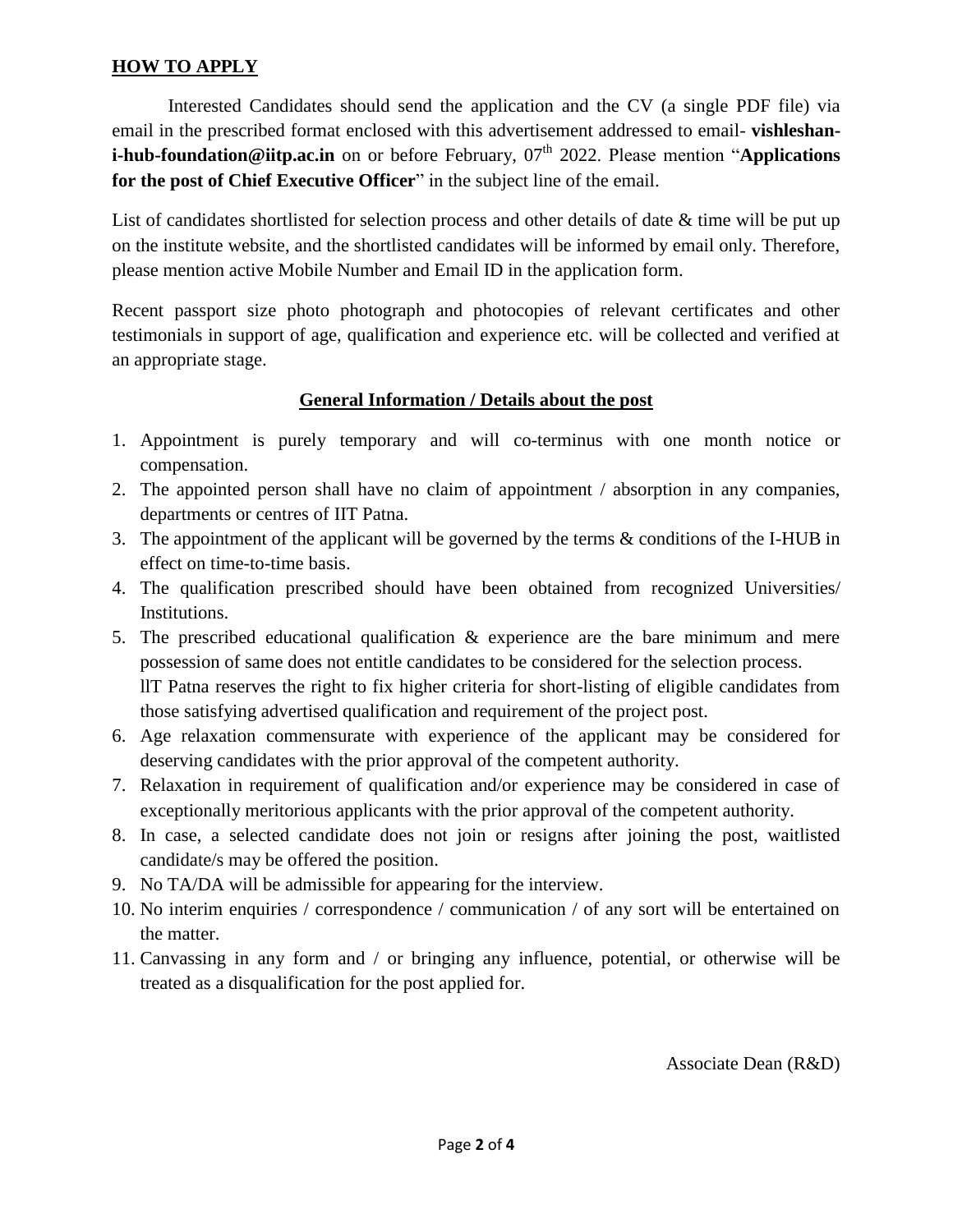# **APPLICATION FORM**

Recent Passport Size Photo

| Gender : ___________ Marital Status : ___________________ Nationality : _____________ |
|---------------------------------------------------------------------------------------|
|                                                                                       |
|                                                                                       |
|                                                                                       |
|                                                                                       |
|                                                                                       |

# **Educational Qualification** (10<sup>th</sup> onwards)

| Board/<br>University | <b>Exam Passed</b> | Year of Passing | <b>Marks Obtained</b> | Percentage/<br>Division |
|----------------------|--------------------|-----------------|-----------------------|-------------------------|
|                      |                    |                 |                       |                         |
|                      |                    |                 |                       |                         |
|                      |                    |                 |                       |                         |
|                      |                    |                 |                       |                         |
|                      |                    |                 |                       |                         |
|                      |                    |                 |                       |                         |